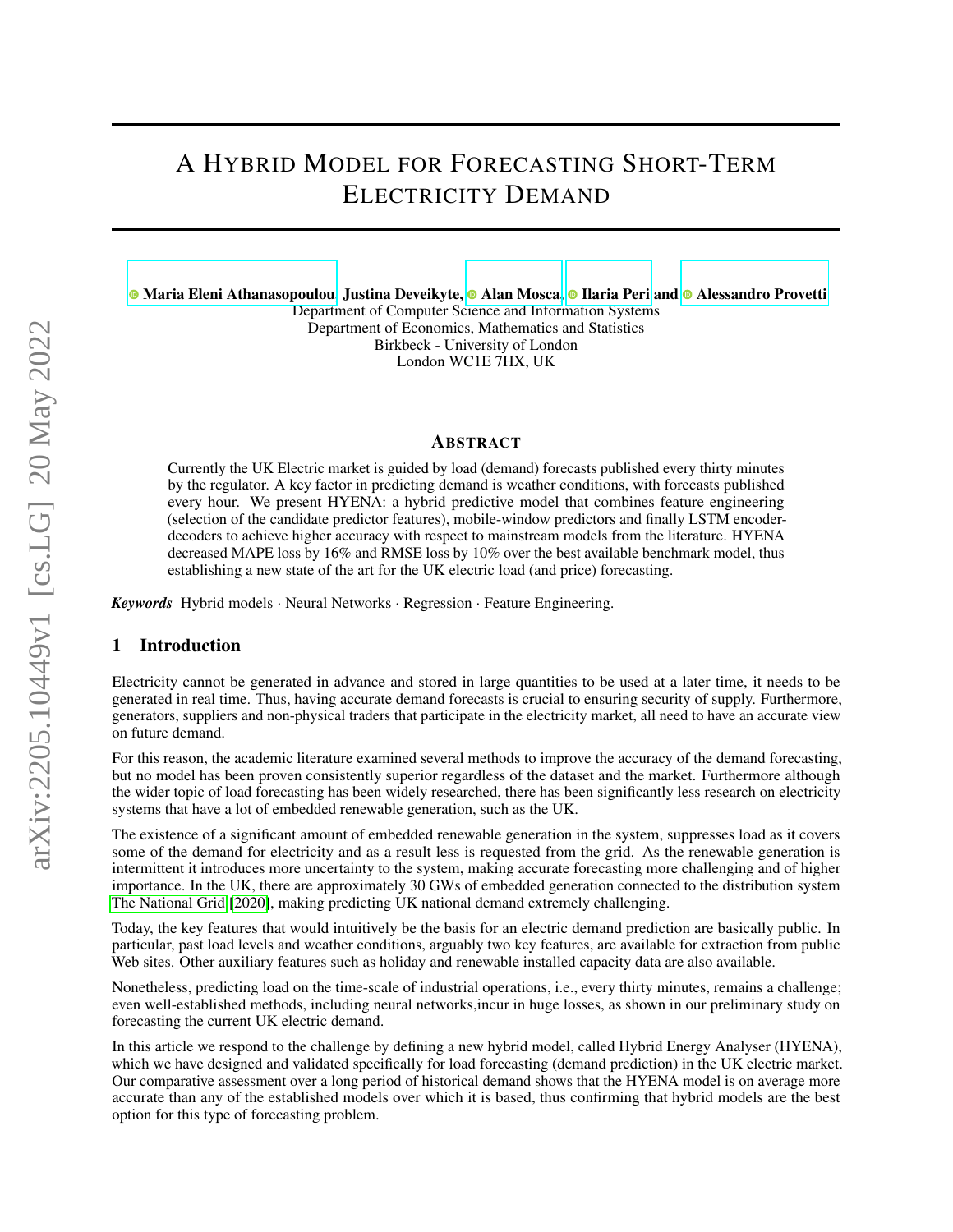We approached the challenge by leveraging public data to train a multi-level hybrid system with memory-based machine learning at its core; using traditional forecasting methods to capture seasonal effects and feature engineering to filter the input data; and deploying Machine Learning to the 'internal' problem of learning the deviation in demand from the seasonally-adjusted data.

Our resulting architecture combines Linear regression, to capture seasonality, and a Long-Short Term Memory (LSTM) auto-encoder, to capture the "residual" variations in demand. To validate the proposed model, we used Tao Hong's vanilla model as a benchmark. We also compared the forecasting ability of the hybrid model with that of a wide range of methods such as SARIMA, SARIMA with exogenous variables, Random Forests and simpler LSTM models, using common load forecast accuracy metrics. The proposed model outperformed all other tested methods, achieving a significant error reduction with respect to the benchmark model.

#### 1.1 Literature on Electric load forecasting

Academic research has focused on demand forecasting over the years and different forecasting methods have been suggested depending on the forecasting horizon. For instance, when forecasting very short-term horizons up to 6 hours, using univariate models such as ARIMA and Holt-Winters exponential smoothin[gTaylor](#page-7-1) [\[2003\]](#page-7-1), [Taylor](#page-7-2) [\[2008\]](#page-7-2) is sufficient [Taylor et al.](#page-7-3) [\[2006\]](#page-7-3), while for longer horizons multivariate models are more appropriate. For forecasting up to two weeks ahead, demand is driven by exogenous factors such as weather, calendar and special events. Temperature is the main weather-related driver of demand. Its relationship with load is non-linear and it is driven by heating and cooling demand [Ben Taieb and Hyndman](#page-7-4) [\[2014\]](#page-7-4), [Hong et al.](#page-7-5) [\[2014\]](#page-7-5). Other factors such as humidity [Xie et al.](#page-7-6) [\[2018\]](#page-7-6), cloud and wind speed [Xie and Hong](#page-7-7) [\[2017\]](#page-7-7) subtly affect demand and research has shown that using them as predictors improves forecasting accuracy. For systems such as California and the UK, where there is a lot of embedded solar generation in the systems suppressing demand, using solar radiation and installed solar capacity as predictors of demand further improves model accuracy [Li et al.](#page-7-8) [\[2019\]](#page-7-8).

One of the most widely used forecasting methods both in academia [Hong](#page-7-9) [\[2010\]](#page-7-9)[,Papalexopoulos and Hesterberg](#page-7-10) [\[1989\]](#page-7-10) and industry [Hong et al.](#page-7-5) [\[2014\]](#page-7-5), is Multiple Linear Regression (MLR). In fact, MLR is able to capture seasonality well with the help of seasonal variables; and can describe the more complex patterns, such as the relationship between load and temperature, using polynomials.

MLR is highly interpretable and faster to implement than other more complex methods such as Neural Networks. Random Forests [Lahouar and Ben Hadj Slama](#page-7-11) [\[2015\]](#page-7-11) using weather and calendar variables have also been proven to be highly accurate, surpassing the forecasting abilities of other flexible approaches such as Neural Networks. Random Forests have the advantage that they can accept large volume of features without majorly impacting their performance when these inputs are not relevant [Lahouar and Ben Hadj Slama](#page-7-12) [\[2017\]](#page-7-12). Deep learning methods, such as various architectures of LSTM [Yu et al.](#page-7-13) [\[2018\]](#page-7-13) and LSTM hybrid models [Tian et al.](#page-7-14) [\[2018\]](#page-7-14), [Yan et al.](#page-7-15) [\[2019\]](#page-7-15), have also proven to be promising, as LSTM models are able to learn long-term temporal connections and do not suffer from the vanishing gradient problem.

Combining LSTM ability to learn long-term dependencies with other models, such as CNN, to capture local trend in data has been shown to outperform simpler LSTM implementations [Tian et al.](#page-7-14) [\[2018\]](#page-7-14). Moreover, [Liu et al.](#page-7-16) [\[2019\]](#page-7-16) has shown the benefits of using a Stacked Denoising Auto-Encoder, a type of multilayer perceptron (MLP), to learn efficient data coding and use it to accurately forecast demand.

# 2 Design and implementation

The project followed a multi-step process. Firstly, we selected the weather stations we would use in our models and gathered the load, weather, holiday and embedded generation installed capacity data. In the next stage, we carefully analysed the historic load to uncover the main drivers of the UK electricity demand and engineered features that the analysis showed that could be useful in predicting it. We then created our baseline model and other candidate models, applying dimensionality reduction techniques where relevant. We fine-tuned the models and, finally, we evaluated them using error metrics commonly used in academia.

#### 2.1 Input data and sources

Load: the load data used to build our models was the national demand consumption for the UK and spans between January 2018 and February 2020. However, to get a better understanding of the data, its trends and its drivers, we examined the load demand from 2014 until February 2020. The data was obtained from the BM Reports API which publishes real time data with half hourly granularity.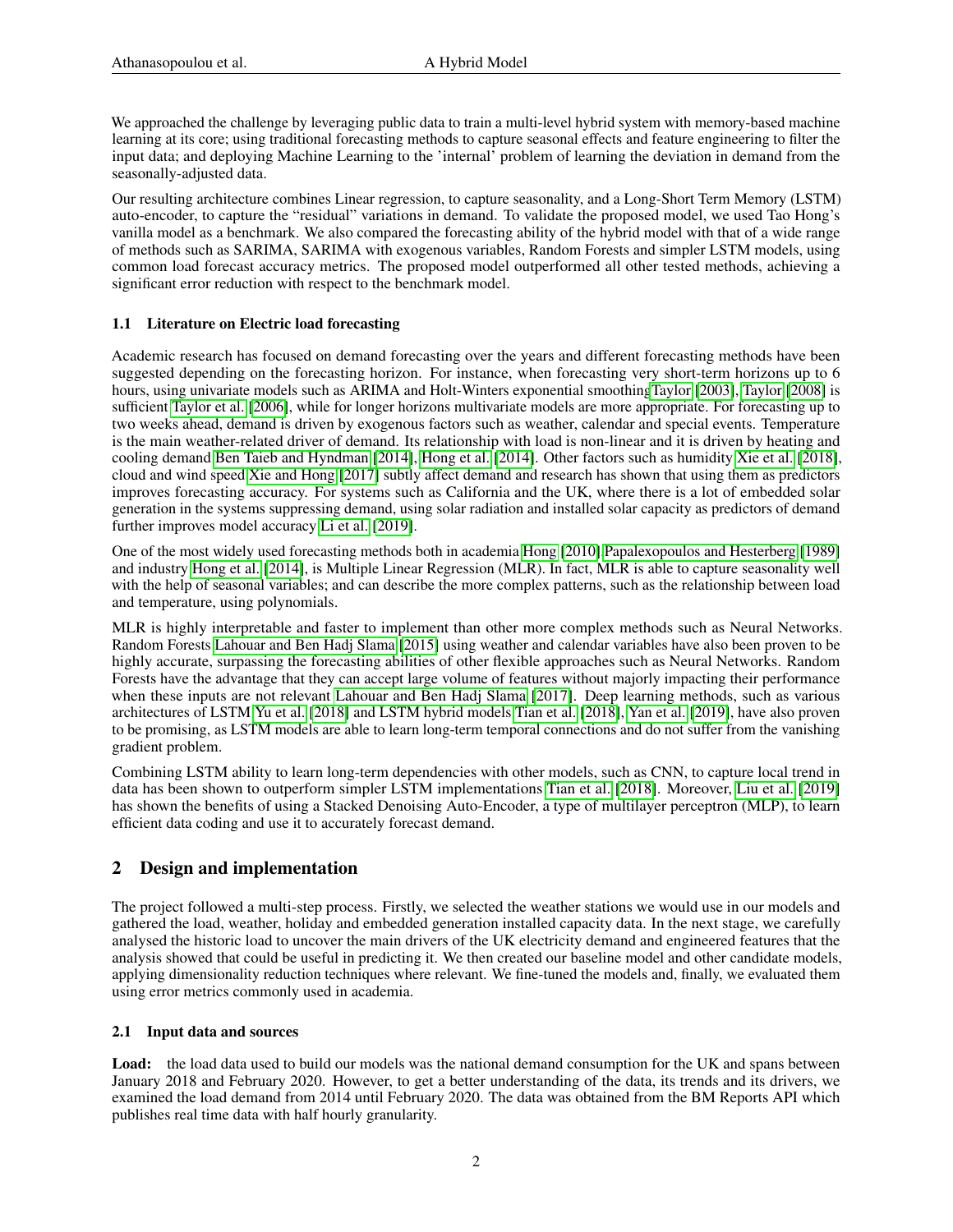| Weather data<br>Midas<br><b>Synop</b>                       |                                     |                                                                  |                                                                                                                                                                                                              | Data processing                                |  |  |
|-------------------------------------------------------------|-------------------------------------|------------------------------------------------------------------|--------------------------------------------------------------------------------------------------------------------------------------------------------------------------------------------------------------|------------------------------------------------|--|--|
| Load data<br>MS SOL<br>Server                               |                                     |                                                                  | - Load visualisation and cleaning<br>- Load from SP to GMT<br>- Weather source combining to fill in gaps<br>- Creation of weather normal files<br>- Creation of public holiday and school holiday<br>dummies |                                                |  |  |
| <b>Holiday data</b><br>- public holiday<br>- school holiday |                                     | <b>EDA, Feature engineering</b><br>$\mathbf{x}$<br>Normalisation | series                                                                                                                                                                                                       | - Creation of solar and windinstalled capacity |  |  |
|                                                             |                                     | <b>Model building</b>                                            |                                                                                                                                                                                                              |                                                |  |  |
| Vanilla Linear<br>Regression model                          | SARIMA model                        | SARIMAX model                                                    | RF model                                                                                                                                                                                                     | Model tuning                                   |  |  |
| PCA LSTM model                                              | PCA LSTM encoder - decoder<br>model |                                                                  | linear & LSTM<br>composite model                                                                                                                                                                             | Model evaluation                               |  |  |

Figure 1: Methodology flowchart

Weather: the weather data was obtained by the CEDA website using as a primary source the Land Synop dat[aNCAS](#page-7-17) [\[2020\]](#page-7-17);to complete any missing data we used the Midas open datasets.

Other inputs For the period covered by this study we collected the daily estimation of the embedded solar and wind installed capacity reported by National Grid<sup>[1](#page-2-0)</sup>. Also, got the exact dates of holidays from the UK government website.

#### 2.2 Data exploration

Looking at the historic electricity demand, it is easy to notice a slow year-on-year decline, shown on Figure [2,](#page-3-0) which displays, month by month, the average half-hourly demand. The drift is considered a consequence of technological advances, economic factors and the increasing installed capacity of renewable generation. To account for this long-term tendency, we used a trend variable in our models.

Examining the historic load at a finer level of detail one can see that the solar and wind installed capacity increase over last few years has in fact changed the shape of demand. Between the hours that solar panels can produce substantial amounts of energy (11:00-17:00) we see a dip in demand which is especially pronounced between April and October. We also see a dip in the first morning hours due to the embedded wind generating enough power to cover a significant part of the load needed in these low demand hours.

Given the big impact that embedded renewable generation has had on demand, it is evident that modelling demand requires including some proxy for the embedded generation factor. To account for this aspect in the models, at each half-hourly period, we used solar radiation and wind as proxies, while to account for the year on year difference in embedded generation, we used installed capacity as an input.

To account for the long-, medium- and short-term trends seen in the data, we had to include features representing both daily, weekly and yearly seasonality.

A further aspect of the load series is its high variance. In order to "stabilise" it over time, we have applied a log transformation on the load, as suggested by [Ben Taieb and Hyndman](#page-7-4) [\[2014\]](#page-7-4) before running the benchmark models described below. However, the input load to the HYENA model was not transformed. Vice-versa, as LSTM is sensitive to data scale, the input for the LSTM(-AE) benchmarks described below was normalised to the [0,1] range.

#### 2.3 Weather data

Weather is one of the main drivers of demand, especially when forecasting more than 6 hours ahead. As we set out to model national demand, we included a small set of weather stations that would nonetheless be considered representative of the country's weather. One important point is that the stations need to be geographically dispersed so they are not too collinear between them, as collinearities could create unstable load forecasts (please see, e.g., [Dormann and et](#page-7-18) [al.](#page-7-18) [\[2013\]](#page-7-18) for a discussion). Keeping this condition in mind, we used population density as proxy for both economic activity in the region and residential energy usage, when we selected the weather stations used in the model. Given the

<span id="page-2-0"></span><sup>&</sup>lt;sup>1</sup>Please see the National Grid's [Data Explorer.](https://demandforecast.nationalgrid.com/efs_demand_forecast/faces/DataExplorer)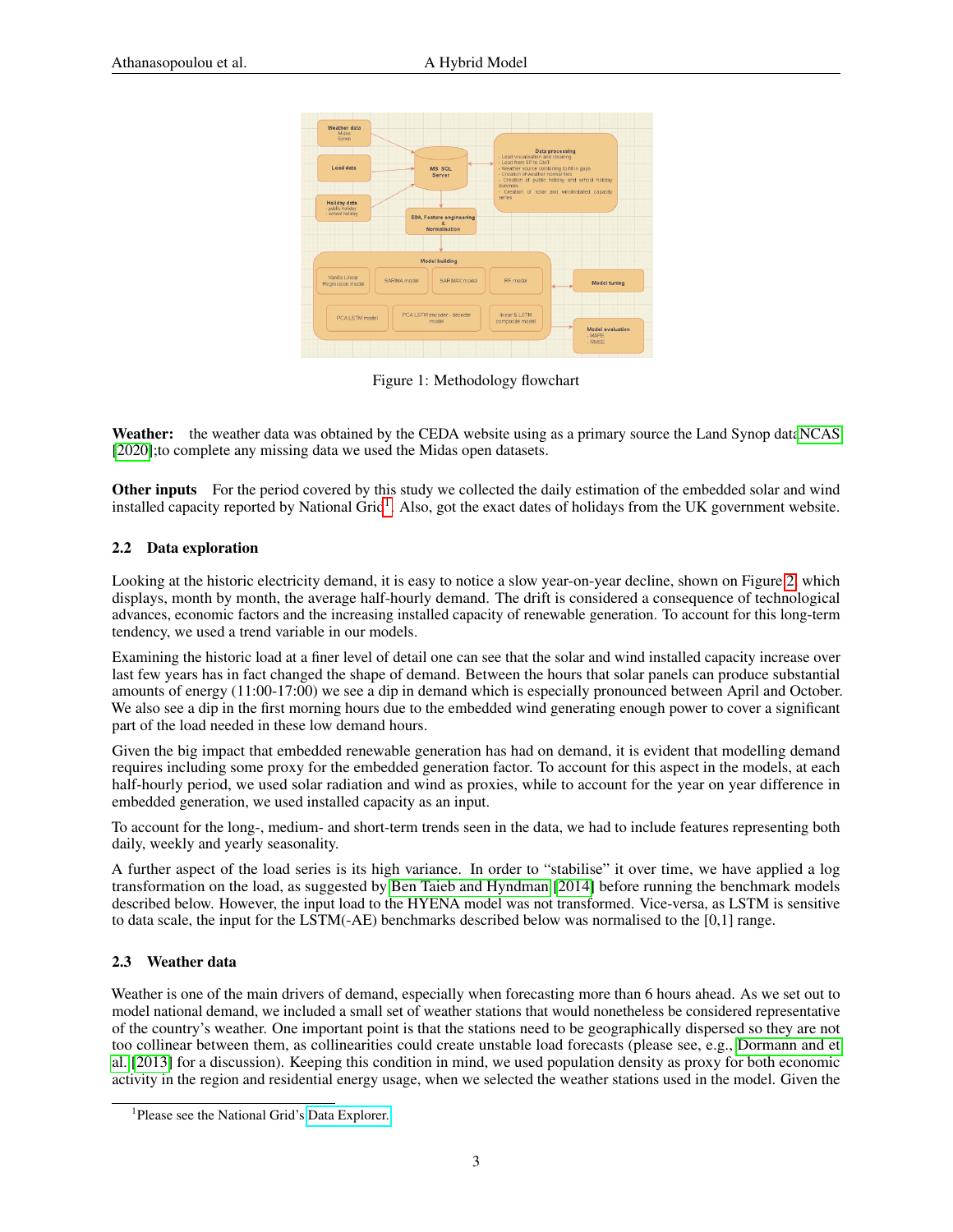Half hourly profile 2014 vs 2019



<span id="page-3-0"></span>Figure 2: For each month, we plot the average half-hourly load for 2019 (in orange) and 2014 (in blue), the year when renewable installed capacity started its growth. Demand now has a more pronounced dip between 12:00 and 16:00, as a bigger share of demand is covered by solar radiation and less energy is requested from the grid.

significant effect of renewable generation on demand, we also selected weather stations on areas that have high solar and wind installed capacity to act as proxy for the renewable energy being injected to the system.

#### 2.4 Feature engineering and variable selection

From the exploratory analysis of the load, we have already discovered a few variables that would be important predictors of demand. Demand decreases slightly year on year; thus we included a trend in our models. To account to the weekly seasonality, we included a variable for the days of the week. Monthly seasonality is captured with monthly dummies.

To account for the difference in levels between working days and holidays, we included a dummy variable that has the value 1 when the day is a public holiday. To capture the daily shape of demand, we included a variable for time. Next, we consider the school calendar: as during school holidays we see a later ramp up in demand in the mornings, we added a dummy variable denoting school holidays to our models.

One of the biggest drivers of demand, beyond seasonality, is temperature. Load and temperature have a non-linear relationship. As shown in Figure [3,](#page-3-1) when temperature is low, demand increases, while when it is high, demand decreases until it reaches around 291 degrees Kelvin, when the cooling demand starts. This can be captured by taking the second-degree polynomial function of temperature.



<span id="page-3-1"></span>Figure 3: Daily load plotted against mean daily temperature in Heathrow; the non-linear relationship between load and temperature can be observed.

As we saw in the load exploratory analysis, renewable embedded generation has a big effect on the shape of demand. To capture the long-term changes in demand caused by the high renewable penetration, we included variables capturing the installed embedded solar and wind capacity; while to capture the half hourly effect of renewables on load, we included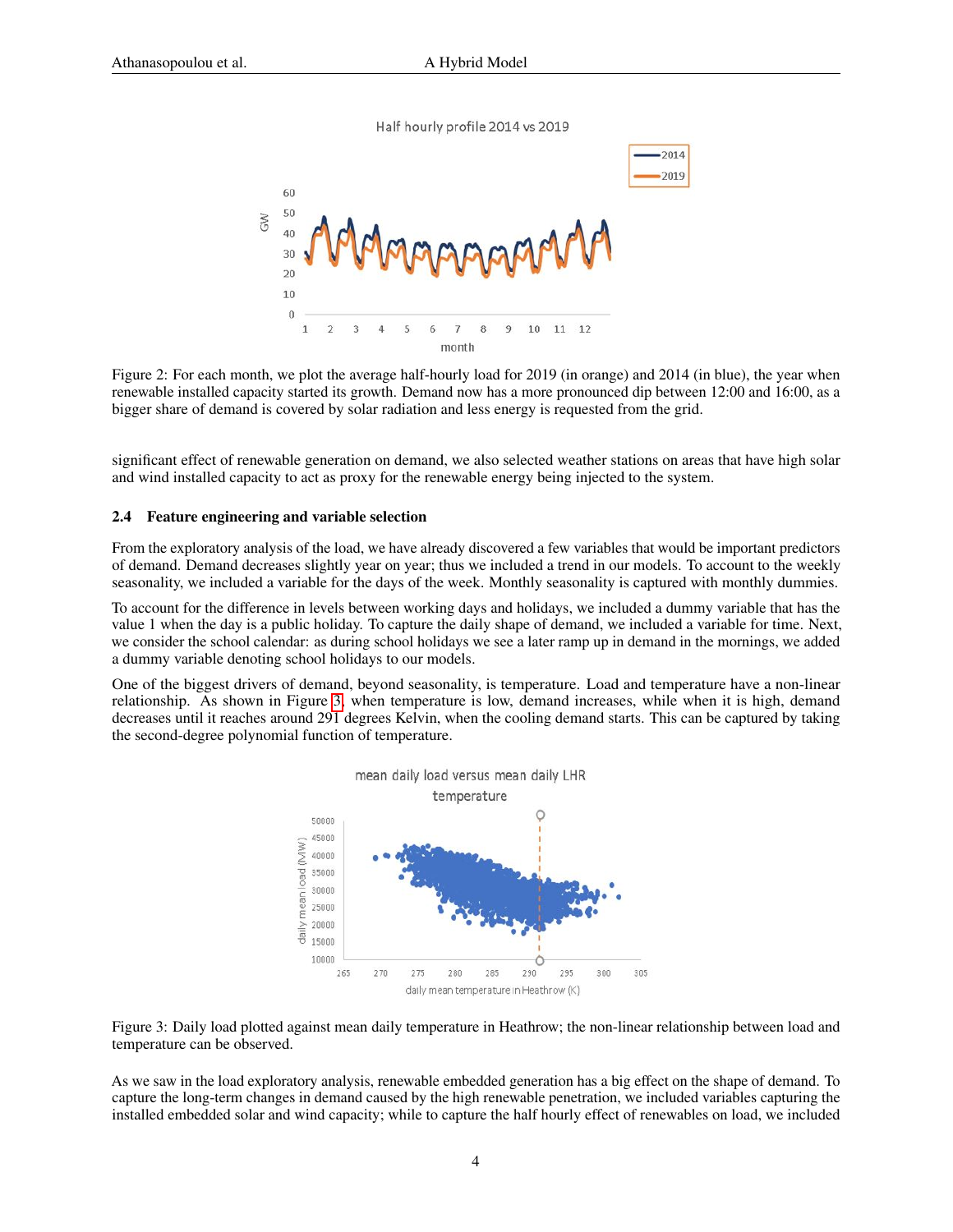variables showing the solar radiation and wind speed per half hour for the selected 5 weather stations. Weather does not have an instantaneous effect on load only.

After we identified the variables that would be good predictors of demand, we used feature importance from Extremely Randomized Regression Trees to validate the variable selection we made based on the exploratory analysis. The Extremely Randomized Regression Trees is an ensemble method that fits a number of randomised trees on various sub-samples of the dataset without bootstrapping and uses averaging to improve the predictive accuracy and control over-fitting. As expected, the variables selected explained enough of the variance in the load to justify their inclusion in the model; with the most important variables being the time related variables. As the UK is not large enough to have multiple climates, we expected some collinearities between weather stations despite purposely selecting them so that they are geographically dispersed. This was verified by looking at the correlations between stations. However, as we are aiming to predict national demand, we chose to include all selected weather stations as we needed to capture weather differences between regions. We did however, apply Principal Component Analysis(PCA) in an effort to reduce the dimensions of the dataset and eliminate collinearities in the data. PCA identifies the hyperplane that lies closest to the data, projects the data on it, and selects the axis that preserves the maximum amount of variance, so as to lose as little information as possible While it removes any excessive multi-collinearity and reduces data dimensionality, PCA is also known to remove some explainability from data. Since our focus is on prediction, we chose to apply it nonetheless.

## 3 The HYENA Model

HYENA attempts to capture seasonality and trend with a simple linear model, creating a forecast of what the load would be with average weather; next it models the difference between such forecast and the actual observed load. This is a novel solution where, instead of trying to predict the signal per se, we first removed the known factors of seasonality and focused on predicting the residual.

We have implemented HYENA by training the linear model with data between 2014 and 2016 using calendar, installed capacity and holiday data. For the second step we used an LSTM auto-encoder to forecast the difference between the linear model forecast and the actuals for the period between 2017 and 2019:

$$
\varepsilon_t = \hat{y}_t - y_t \tag{1}
$$

with

$$
\hat{y}_t = \beta_0 + \beta_1 M_{2t} + \beta_2 M_{3t} + \beta_3 M_{4t} + \beta_4 M_{5t} \n+ \beta_5 SM_{6t} + \beta_6 M_{7t} + \beta_7 M_{8t} + \beta_8 M_{9t} + \beta_9 M_{10t} \n+ \beta_{10} M_{11t} + \beta_{11} M_{12t} + \beta_{13} t_t + \beta_{14} w d_t \n+ h_{public} + Trend_t + C_{solar} + C_{wind}
$$

where  $M_{2t}$  ...  $M_{12t}$  are monthly dummies,  $t_t$  is time,  $wd_t$  is weekday,  $h_{public}$  is a public holiday dummy,  $C_{solar}$  is the solar installed capacity and  $C_{wind}$  is the wind installed capacity.

Once the forecast is produced by the linear model, we take its difference from the actual load to create the residual series (Figure [4\)](#page-5-0), which represents the deviation from normal demand and is dependent mostly on weather. To validate this and to select which of the available variables to use in the LSTM auto-encoder model, we used feature importance from Extremely Randomised Trees. Using current and lagged variables for temperature and solar radiation, as well as time to capture some remaining seasonality, we built an encoder-decoder LSTM model with an LSTM layer for encoding and an LSTM layer for decoding, followed by a dense layer. To optimise the model, we deployed the well-known Adam optimiser with a small batch size and early stopping to avoid over training.

#### 4 Comparative Model evaluation

To validate the HYENA approach, and in general to create a comprehensive assessment of predictive models for UK demand forecasting, we have implemented and tuned some of the best-know models from the literature, which are briefly introduced next. Our baseline model for this prediction task is Tao Hong's "vanilla" model, which has been used as a benchmark for the GEFCom2012 energy competition and subsequently in many papers focusing on load forecasting. Next, we have set up and run instances of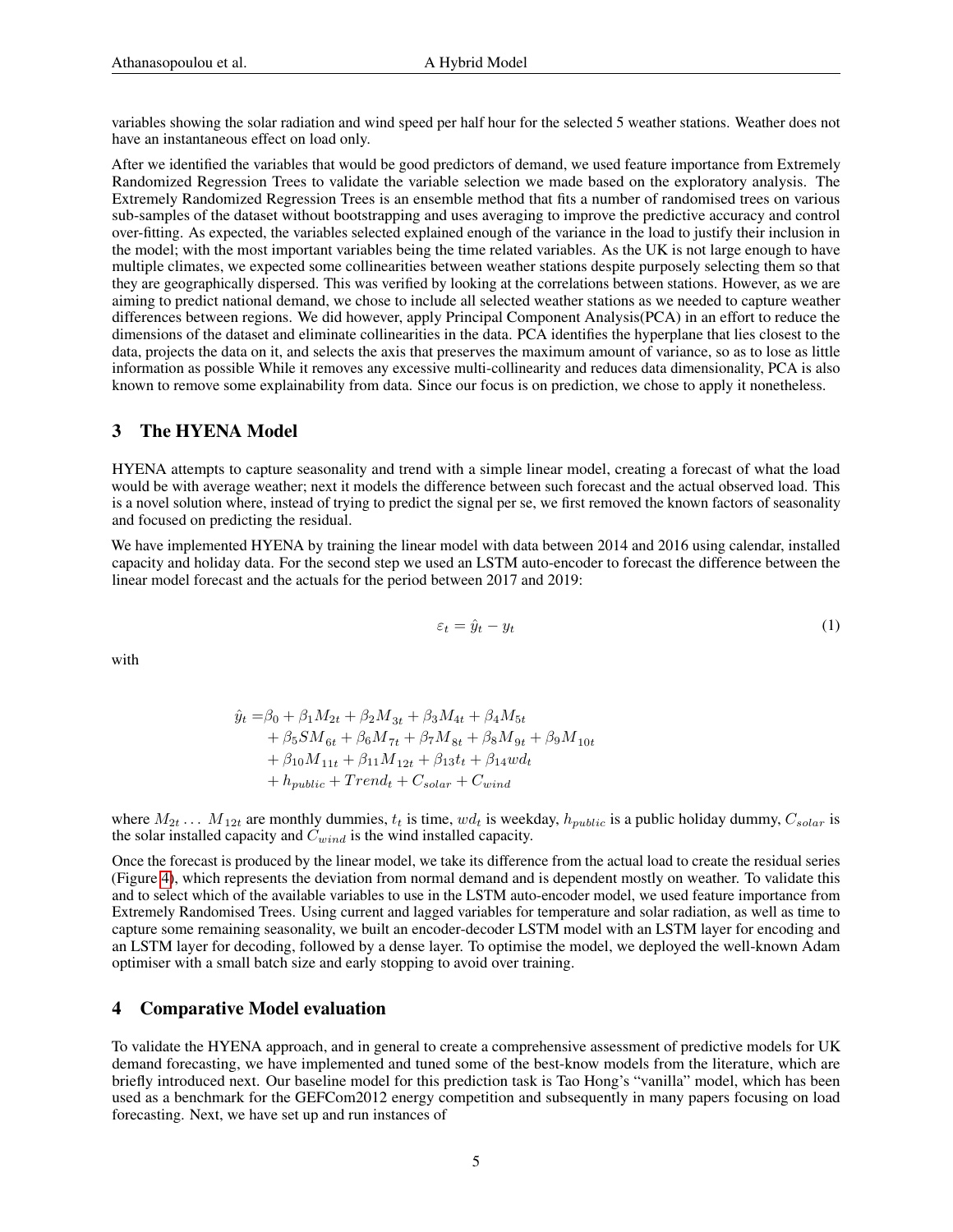

<span id="page-5-0"></span>Figure 4: Linear forecast (in orange) to create predictions with average weather and residual demand (in grey) to predict the remaining effects not captured by seasonality and event variables.

- the Seasonal Autoregressive Integrated Moving Average (SARIMA): an extension of ARIMA that explicitly supports data with a seasonal component, which is the case here;
- the SARIMAX model, which extends the above by including exogenous variables [Papaioannou et al.](#page-7-19) [\[2016\]](#page-7-19) such as weather and calendar variables. SARIMAX thus addresses the potential shortcoming of SARIMA which takes into account past load values;
- Random Forest, the well-known ensemble method was deployed here by building a random-forest regressor with 200 trees, with maximum depth of 10 and at least 45 samples required to split to an internal node;
- LSTM, the well-know deep learning method which can handle non-stationary data (as it is the case with load series) but requires a careful manual tuning. Next, Principal component Analysis (PCA) was deployed to reduce the data dimensions down to 9. Finally, we implemented a many-to-many LSTM network with 48 timesteps, 9 features and 2 LSTM layers, where each cell per timestep emits a signal to the same timestep of the next layer, followed by a dense layer, and
- LSTM autoencoder, which improves LSTM by an encoding layer which suppresses the inputs and keeps only the most important signals for prediction. As we did for LSTM, the model was optimised by minimising the mean square error with the Adam optimiser; also Early stopping was employed to avoid over-training the network.

Each model has been tuned, when possible, to best fist historical data and thus make the comparison fair. For lack of space, we have put the description of this phase in the supplementary material to this article.

The candidate models were evaluated based on the day-ahead forecasts (i.e., predict the exact level of demand tomorrow). Our testing period ran from the 1st of January until the 14th of February 2020. Forecasts were evaluated against the retrospective actual values using the Mean Absolute Percentage Error (MAPE) and Root Mean Square Error (RMSE), which are standard for the electricity markets. While model training time could be a consideration in this setting, we did not deem it a useful evaluation criterion as none of the models had a prohibitively long training time.

|                        |      | <b>RIMA</b> |      | $_{\rm{RF}}$ | в           | АĿ<br>. в |      |
|------------------------|------|-------------|------|--------------|-------------|-----------|------|
| <b>ALCOHOL</b><br>MAPE | 6.59 | 10.26       | ے ک  | u.uc         | t.UZ        | ┱. ๔.     | J.JJ |
| RMSE                   | 2468 | 3787        | 3656 | 1965         | 1729<br>ن ک | 1611      | 1280 |

Figure 5: Average MAPE and RMSE during the testing period (Jan. 1-Feb. 14 2020).

The baseline model (Tao Hong's vanilla model), for all its simplicity, is not easily outperformed, as all models struggled in predicting the ramp-ups in demand. However, the more flexible models managed a flatter error shape than the baseline for the rest of the day.

SARIMA and SARIMAX hardly outperformed Hong's baseline model; and contrary to what most of the literature suggests, nor they outperformed LSTMs or Random Forest. A possible interpretation, is that our data presentation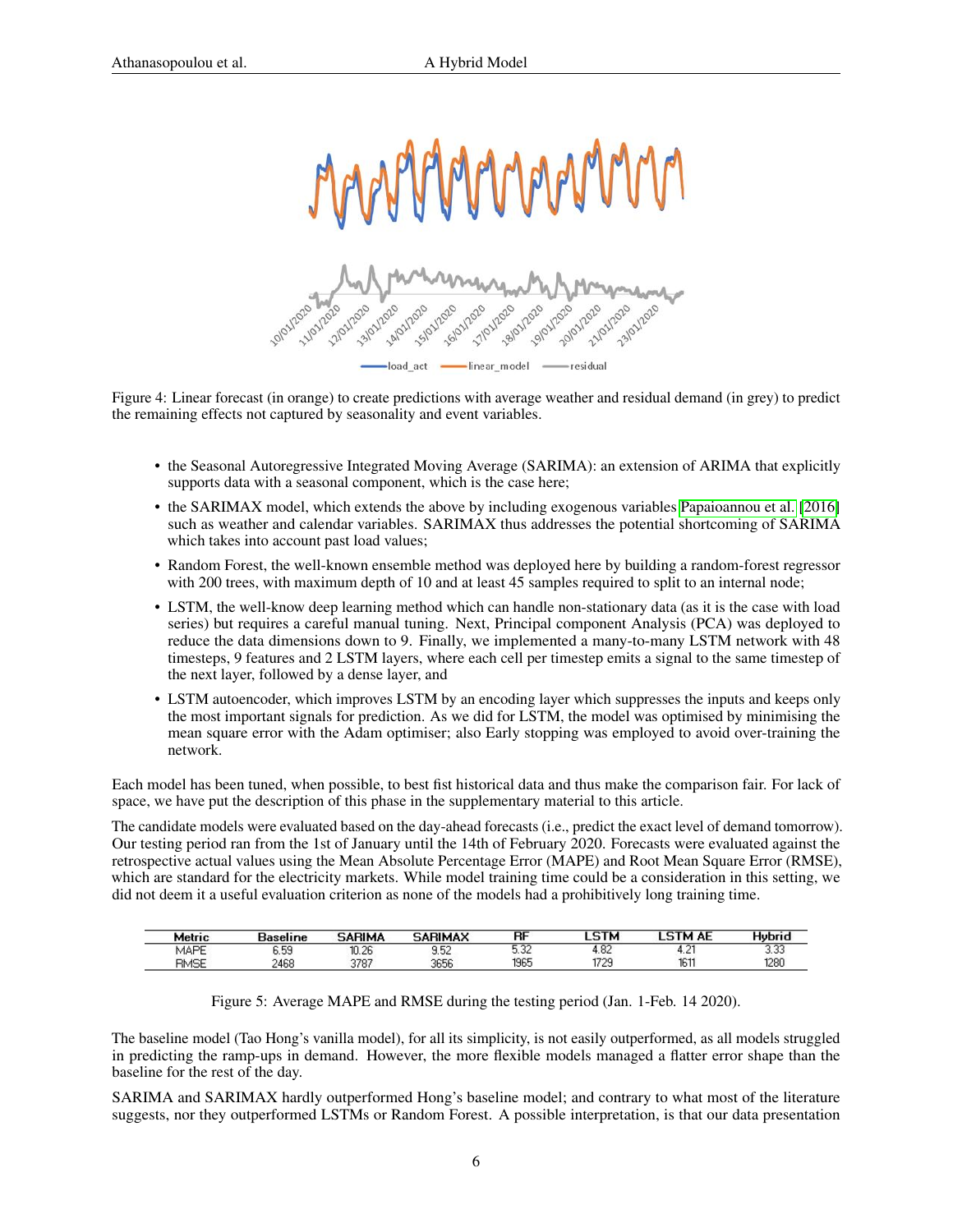

Figure 6: Average RMSE per hour during the testing period (1st Jan to 14th Feb 2020).

could have failed to capture the yearly seasonality of the load, as we had to restrict our training sample to rolling 30 days due to restricted computational resources.

SARIMAX, which takes into account temperature and calendar variables, outperformed SARIMA, but as it was lacking any proxies for solar radiation, it mis-assigned the solar effect leading to higher errors than SARIMA at peak hours for solar radiation (11 am to 3 pm). The Random Forest model outperformed the baseline but showed a slightly worse predictive ability than the LSTM models.

In comparison to the Random Forest, the LSTM model was more difficult to implement, as it required more preprocessing steps and a dimensionality reduction stage while the gains in predictive power over the former where minimal. Also the LSTM encoder-decoder implementation managed to outperform all previous models. As the LSTM-AE compresses its data, it managed to identify the most important signals in the data, which lead to significantly better performance and less time dependent error.

Finally, our HYENA models outperformed all benchmarks as it captured i) seasonality in data with a well-specified linear sub-model and ii) the residual demand effects with an LSTM encoder-decoder sub-model.

## 5 Conclusions

Our study of the UK electric market and the multiple factors that affect demand lead us to the design and implementation of HYENA, a hybrid model that shows excellent predictive power: on a long-term dataset containing half-hourly demand data for the first 45 days of 2020 it convincingly outperformed the accuracy or six benchmarks, including statistical (SARIMA, SARIMAX), Machine Learning (Random Forests) and Deep Learning methods (LSTM, LSTM autoencoder): HYENA decreased MAPE by 16% and RMSE by 10% over the best available model, thus establishing a new state of the art for the UK electric load forecasting.

HYENA combines existing methods to implement a novel approach to modelling demand, not necessarily electric demand: regression methods to capture seasonality and LSTM autoencoders to capture the "residual" variations in demand. However, several preliminary activities are required to obtain such an effective model.

A thorough data acquisition and analysis of the load and its drivers was conducted, which highlighted the challenges that are involved when real data is used for model design, such as automatic data collection from multiple inconsistent sources, gaps and temporal inconsistencies in the data, the difficulties of synthesising data from multiple sources to create as a complete a dataset as possible; and unavailability of all the required data. Next, a range of forecasting methods was investigated and several intermediate steps, e.g., normalisation and PCA, were executed and evaluated. An additional challenge was the limited computational power at our disposal, which was particularly felt for the SARIMAX implementation: more resources would mean a longer training set and a model extension which could account for yearly seasonality.

Finally, we plan further research on HYENA with a focus on predicting regional demand, which could then be aggregated to create a national demand forecast. We expect that this approach would lead to a sharp increase of accuracy,